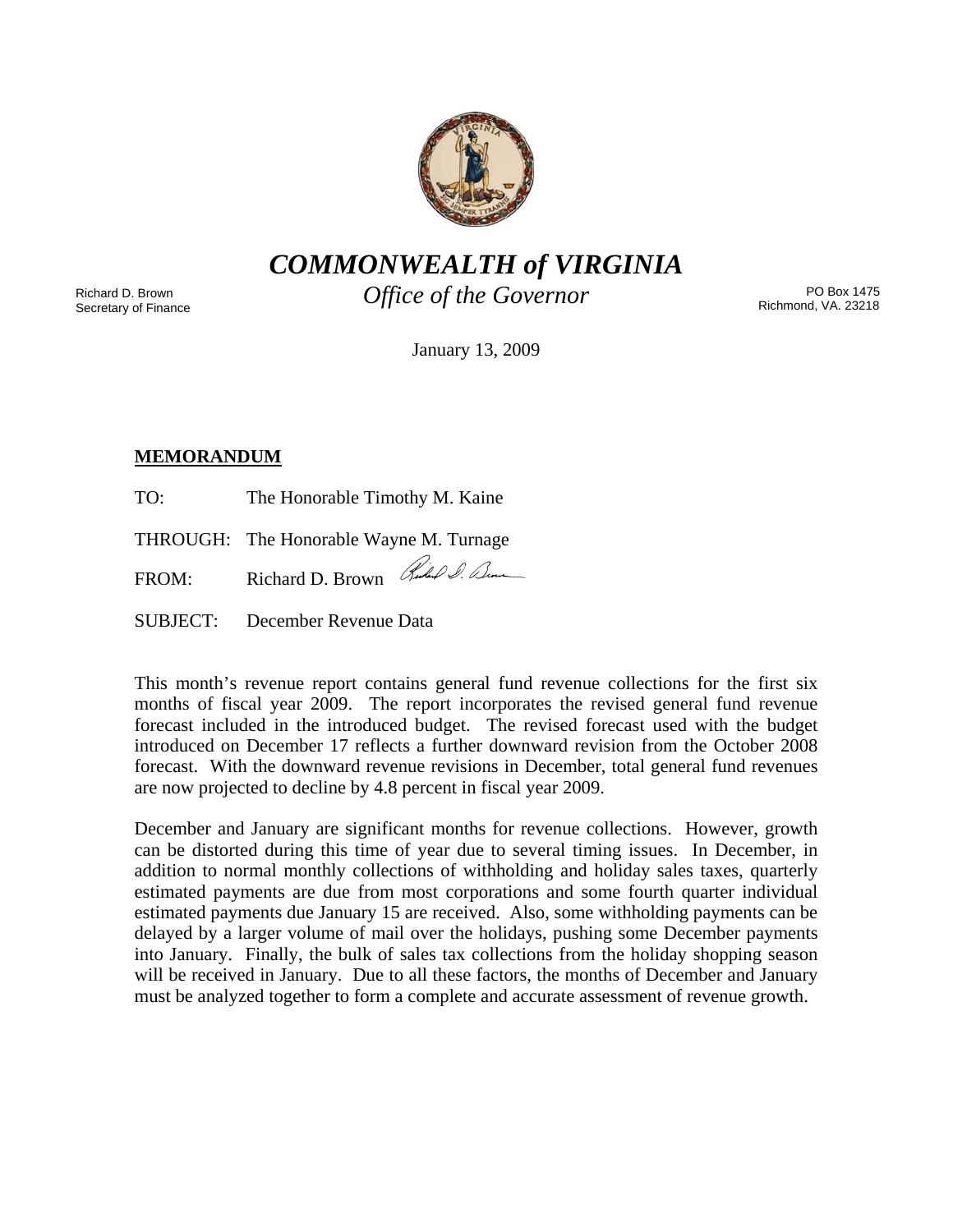The Honorable Timothy M. Kaine January 13, 2009 Page 2 of 5

In December, general fund revenues fell 2.6 percent despite two additional deposit days compared to December 2007. On a year-to-date basis, revenues fell 3.5 percent, compared to the revised annual forecast of a 4.8 percent decline.

### **National Economic Indicators**

Most current indicators are at recession levels, with some at historical lows. Tight consumer and corporate credit, a flagging labor market, and a slowing global economy will continue to be a drag on growth.

- Real GDP fell at an annual rate of 0.5 percent in the third quarter, according to the final report. Consumer and business spending fell significantly.
- Payroll employment declined by 524,000 jobs in December, the largest one-month decline since December 1974. Losses for the prior two months were much greater than the preliminary data indicated, with an additional loss of 154,000 jobs. The labor market shed jobs every month in 2008, for a total loss of 2.59 million jobs. In a separate report, the unemployment rate rose to 7.2 percent from 6.8 percent, the highest rate since January 1993.
- Initial claims for unemployment fell by 24,000 to 467,000 during the week ending January 3, far fewer initial claims than expected, but not surprising given seasonal factors during the holiday season. The four-week moving average fell from 553,000 to 526,000, a level indicative of persistent weakening in the labor market.
- The manufacturing sector contracted for the fifth consecutive month in December. The Institute of Supply Management index fell 3.8 points to 32.4, its lowest level since 1980. Tight credit and weak demand are likely to constrain growth in this sector in the months to come.
- The Conference Board's index of leading indicators fell 0.4 percent to 99.0 in November. The leading index has fallen more than in the 2001 recession and almost as much as in the 1990-1991 recession.
- The Conference Board's index of consumer confidence fell in December from 44.7 to 38.0, the lowest level on record since 1969. Both the current conditions and expectations components fell.
- The federal funds rate is at its lowest level ever. At its December meeting, the Federal Reserve lowered the federal funds rate from 1.00 percent to a target of 0.0 to 0.25 percent.

## **Virginia Economy**

In Virginia, payroll employment growth slowed in November, increasing only 0.1 percent for the month after increasing 0.5 percent on average over the past four months. Northern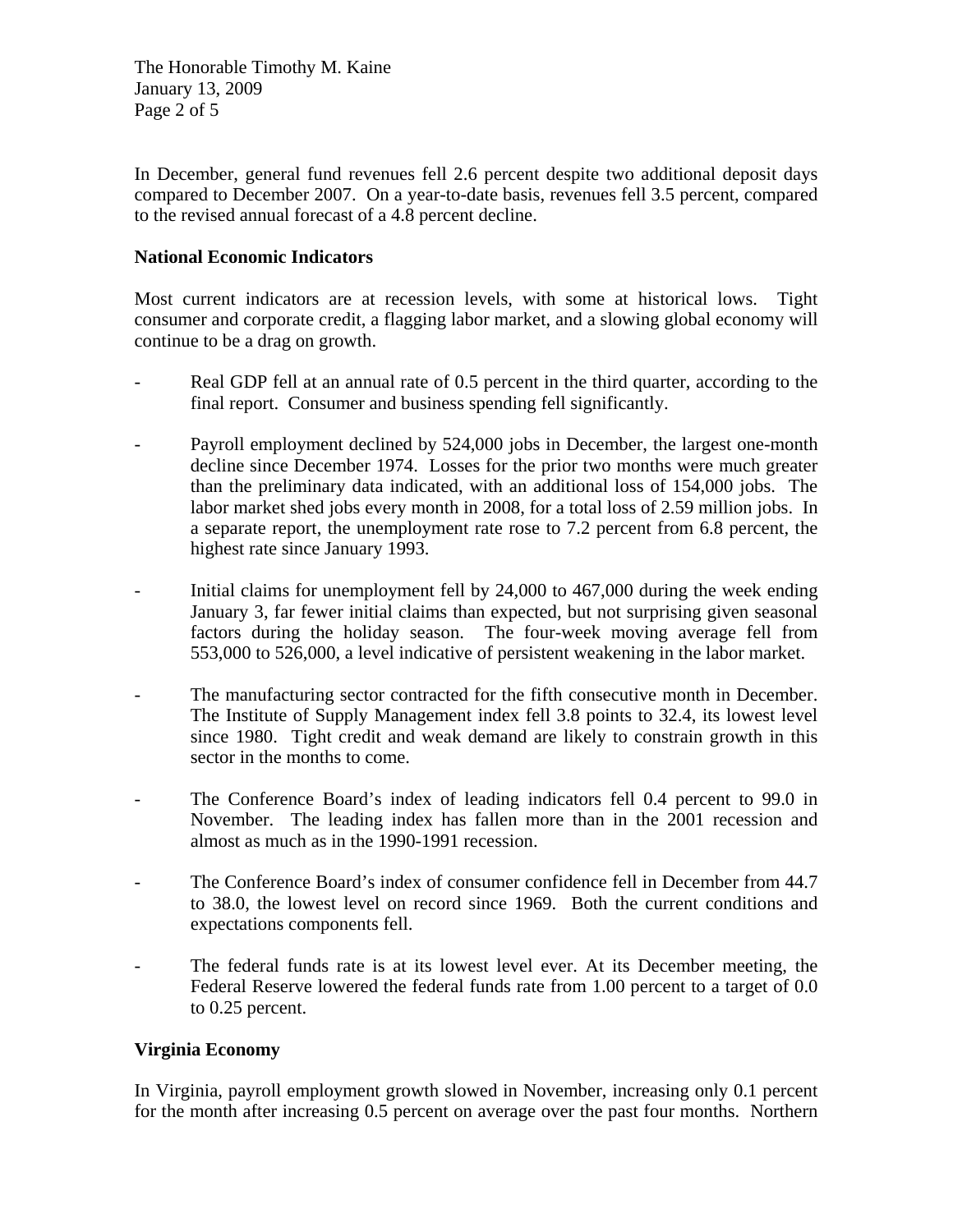The Honorable Timothy M. Kaine January 13, 2009 Page 3 of 5

Virginia posted job growth of 0.8 percent in November. Jobs grew by 1.5 percent in Hampton Roads, while the Richmond-Petersburg area shed jobs for the second month in a row, declining 0.6 percent. The unemployment rate rose from 4.2 percent to 4.6 percent in November.

The Virginia Leading Index fell 0.6 percent in November, the seventh decline in the last twelve months. All three components – auto registrations, building permits, and initial unemployment claims – contributed to the decline. The leading index fell in all eleven metro areas in November.

#### **December Revenue Collections**

Despite two additional deposit days, general fund revenues fell 2.6 percent in December. On a year-to-date basis, revenues fell 3.5 percent, compared to the revised annual forecast of a 4.8 percent decline.

*Net Individual Income Tax (67% of general fund revenues)*: Through the first six months of the fiscal year, net individual income tax increased 4.4 percent, ahead of the annual estimate of a 0.7 percent decline. Performance in each component of individual income tax is as follows:

*Individual Income Tax Withholding (62% of general fund revenues)*: With two additional deposit days, collections of payroll withholding taxes grew 12.7 percent in December. January will have two less deposit days, so December and January must be analyzed together to accurately assess growth in this source. Year-to-date withholding growth is 5.9 percent, ahead of the projected annual growth rate of 3.4 percent.

*Individual Income Tax Nonwithholding (17% of general fund revenues)*: Collections in this source grew 3.2 percent in December. Through December, collections fell 0.7 percent compared with the annual estimate of an 8.4 percent decline.

December and January are significant months for collections in this source, and growth can be distorted by the timing of payments. Taxpayers have until January 15 to submit their fourth estimated payment for tax year 2008. A clearer assessment of growth in this source will be possible at the end of January, when all quarterly payments have been received.

*Individual Income Tax Refunds*: TAX issued \$58.9 million in refunds in December compared with \$43.5 million last December. The growth is primarily attributable to refunds related to overpayments. Over the first six months of the fiscal year, refunds have grown 18.0 percent compared with the forecast of an 8.1 percent increase.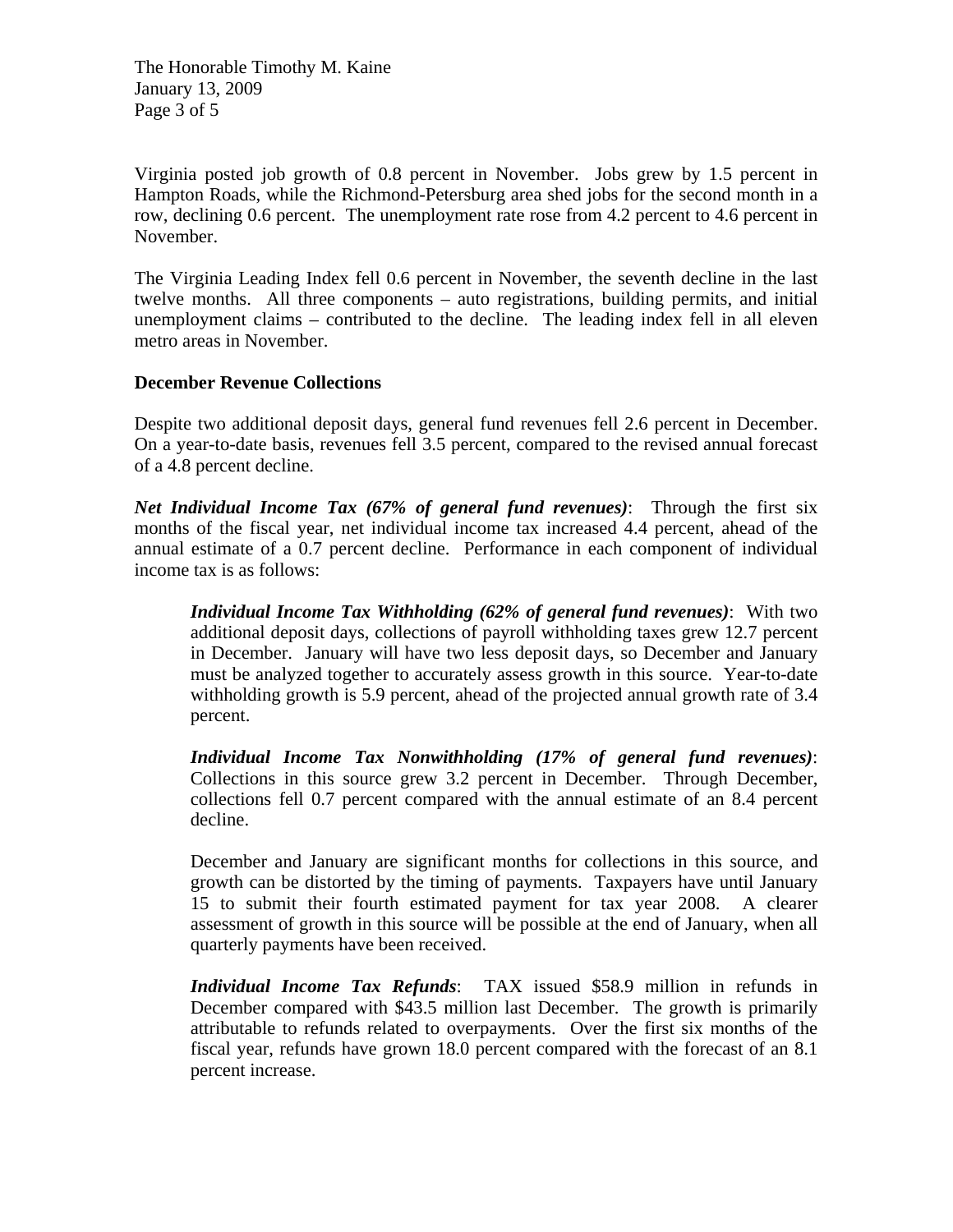The Honorable Timothy M. Kaine January 13, 2009 Page 4 of 5

*Sales Tax (20% of general fund revenues)*: Collections of sales and use taxes, reflecting November sales, fell 17.2 percent in December. The main reason for the decline was that November 2007 contained eight post-Thanksgiving holiday shopping days whereas November 2008 contained only three. On a year-to-date basis, collections have fallen 5.4 percent, behind the annual estimate of a 2.1 percent decline. As with individual nonwithholding, January receipts are needed to more accurately assess growth in this source because a large part of holiday sales tax collections will be received in January.

*Corporate Income Tax (5% of general fund revenues)*: Collections in corporate income tax fell 27.8 percent in December. On a year-to-date basis, collections in this source have fallen 21.0 percent from the same period last year, trailing expectations of a 15.2 percent decline.

*Wills, Suits, Deeds, Contracts (2% of general fund revenues)*: Collections of wills, suits, deeds, and contracts – mainly recordation tax collections – fell 40.1 percent in the month of December, and are down 35.7 percent on a year-to-date basis as compared to the forecast of a 34.7 percent decline. Adjusted for the transfer of 3 cents of the 25 cents per \$100 recordation tax to the Commonwealth Transportation Fund, year-to-date collections are down 28.6 percent.

#### **Other Revenue Sources**

The following list provides data on December collections for other revenue sources:

|                                      | <b>Year-to-Date</b> | Annual<br><b>Estimate</b> |
|--------------------------------------|---------------------|---------------------------|
| Insurance Premiums (2% GF revenues)* | $-53.7\%$           | $-35.1\%$                 |
| Interest Income (1% GF revenues)     | $-41.8\%$           | $-36.2\%$                 |
| ABC Taxes (1% GF revenues)           | $1.7\%$             | 3.6%                      |

*\*Monthly collections of insurance premiums are being transferred to the Transportation Trust Fund per HB 3202 until the required amount of \$132.3 million has been booked.* 

*All Other Revenue (3% of general fund revenues)*: Receipts in All Other Revenue grew 12.9 percent in December – \$43.7 million compared with \$38.7 million last December. For the fiscal year-to-date, collections of All Other Revenue fell 26.7 percent from the same period in fiscal year 2008, trailing the annual estimate of a 24.2 percent decline. The large decline in year-to-date collections and the annual forecast is attributable to the repeal of the estate tax. The General Assembly repealed the tax effective July 1, 2007, and estates from deaths prior to that date had up to nine months to file.